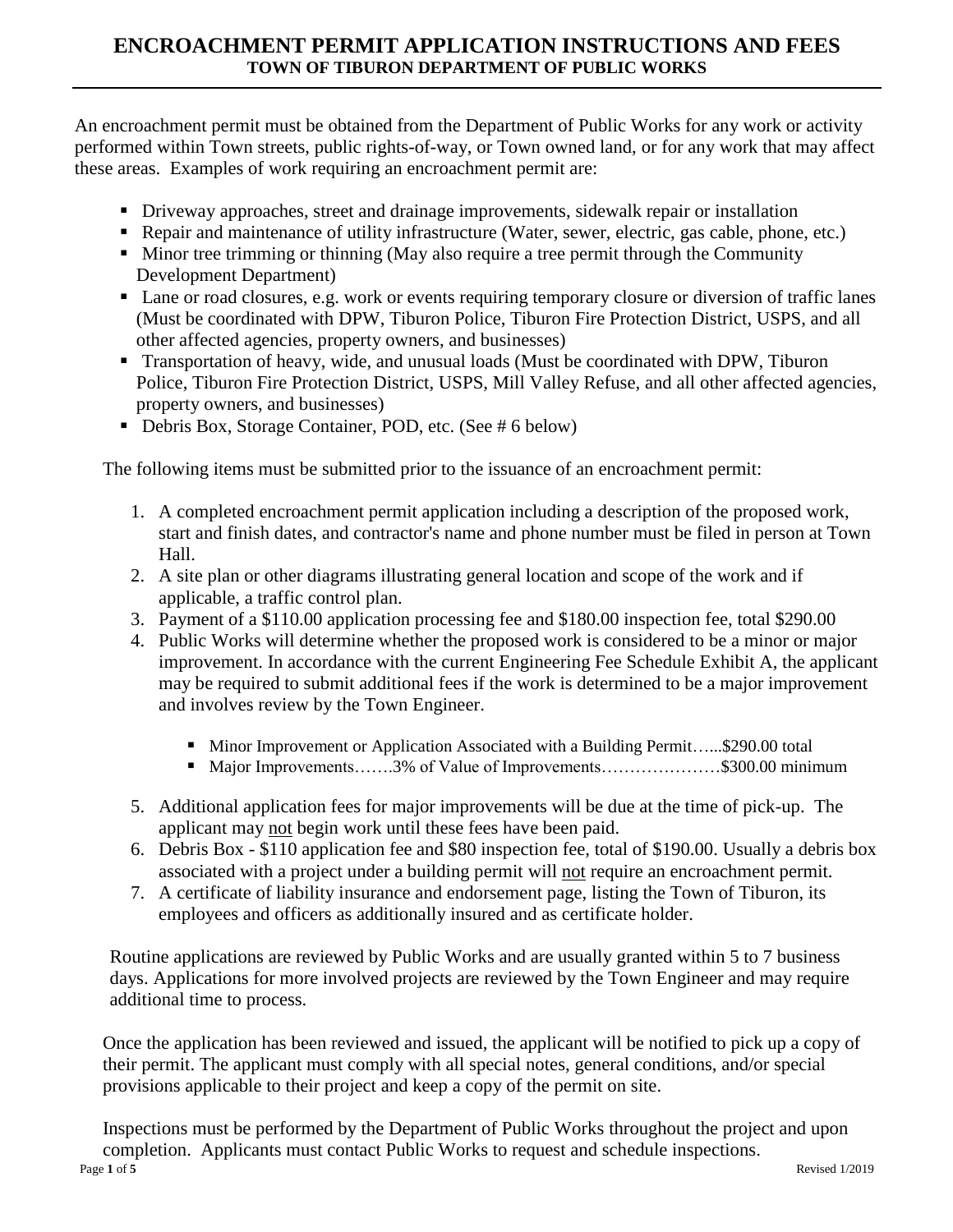# **TOWN OF TIBURON ENCROACHMENT PERMIT APPLICATION EP Number:**

| APPLICATION DATE:                                                                                                                                                                                                                                                                                                                                                                                                                                                                                                                                                                                                                                                                                                                           |                                                                                                                                                          |                                                      | APN:                    |                                                  |       |
|---------------------------------------------------------------------------------------------------------------------------------------------------------------------------------------------------------------------------------------------------------------------------------------------------------------------------------------------------------------------------------------------------------------------------------------------------------------------------------------------------------------------------------------------------------------------------------------------------------------------------------------------------------------------------------------------------------------------------------------------|----------------------------------------------------------------------------------------------------------------------------------------------------------|------------------------------------------------------|-------------------------|--------------------------------------------------|-------|
| ADDRESS OF WORK OR<br><b>ENCROACHMENT:</b>                                                                                                                                                                                                                                                                                                                                                                                                                                                                                                                                                                                                                                                                                                  |                                                                                                                                                          |                                                      |                         |                                                  |       |
| <b>CROSS STREET:</b>                                                                                                                                                                                                                                                                                                                                                                                                                                                                                                                                                                                                                                                                                                                        | Number                                                                                                                                                   | <b>Street</b>                                        | <b>ESTIMATED COST:</b>  | City                                             |       |
| <b>START DATE:</b>                                                                                                                                                                                                                                                                                                                                                                                                                                                                                                                                                                                                                                                                                                                          |                                                                                                                                                          |                                                      | <b>COMPLETION DATE:</b> |                                                  |       |
| PROPERTY OWNER'S NAME AND ADDRESS (If different from applicant):                                                                                                                                                                                                                                                                                                                                                                                                                                                                                                                                                                                                                                                                            |                                                                                                                                                          |                                                      |                         |                                                  |       |
|                                                                                                                                                                                                                                                                                                                                                                                                                                                                                                                                                                                                                                                                                                                                             | THE UNDERSIGNED HEREBY APPLIES FOR PERMISSION TO PERFORM THE FOLLOWING DESCRIBED WORK AND/OR<br>OTHERWISE ENCROACH ON A LOCAL AGENCY RIGHT-OF-WAY (ROW): |                                                      |                         |                                                  |       |
|                                                                                                                                                                                                                                                                                                                                                                                                                                                                                                                                                                                                                                                                                                                                             | <b>DESCRIPTION OF WORK OR ENCROACHMENT (Include plans or sketch):</b>                                                                                    |                                                      |                         |                                                  |       |
| Check all that apply to the project and provide a written description:                                                                                                                                                                                                                                                                                                                                                                                                                                                                                                                                                                                                                                                                      |                                                                                                                                                          |                                                      |                         |                                                  |       |
| Driveway Approach<br>Curb & Gutter<br>Sewer Improvement<br><b>Description:</b>                                                                                                                                                                                                                                                                                                                                                                                                                                                                                                                                                                                                                                                              | Sidewalk<br>Water Service<br>Excavation                                                                                                                  | New Utilities<br>Landscaping<br><b>Special Event</b> |                         | Debris Box<br>Transportation<br>Other (Describe) |       |
| Road Surface Type:<br>Trenching<br>Work:                                                                                                                                                                                                                                                                                                                                                                                                                                                                                                                                                                                                                                                                                                    | Asphalt<br>Yes<br>No                                                                                                                                     | Concrete<br>Linear Feet:                             | Other:                  | <b>Surface Thickness:</b>                        |       |
| Traffic Control Plan:                                                                                                                                                                                                                                                                                                                                                                                                                                                                                                                                                                                                                                                                                                                       | N <sub>0</sub><br>Yes                                                                                                                                    |                                                      |                         |                                                  |       |
| Applicant agrees that all work will be performed in accordance with the rules, regulations, standards, and general<br>conditions of the Town of Tiburon Department of Public Works and any applicable Municipal Code. All work shall be<br>subject to inspection and approval by the Department of Public Works. Applicant shall indemnify, defend and hold the<br>Town of Tiburon, its officers, agents, and employees harmless from any and all claims, suits or liability, including, but<br>not limited to, litigation costs and attorney's fees which the Local Agency may incur as the result of any and all claims<br>and suits for personal injury, property damage or inverse condemnation by reason of applicants placement of/or | maintenance of encroachments authorized by this permit. No work shall commence until permit is issued.                                                   |                                                      |                         |                                                  |       |
| APPLICANT NAME/COMPANY (PLEASE PRINT):                                                                                                                                                                                                                                                                                                                                                                                                                                                                                                                                                                                                                                                                                                      |                                                                                                                                                          |                                                      |                         |                                                  |       |
| CONTRACTOR NAME:                                                                                                                                                                                                                                                                                                                                                                                                                                                                                                                                                                                                                                                                                                                            |                                                                                                                                                          |                                                      | Contractor License No:  |                                                  |       |
| APPLICANT MAILING ADDRESS:                                                                                                                                                                                                                                                                                                                                                                                                                                                                                                                                                                                                                                                                                                                  |                                                                                                                                                          |                                                      |                         |                                                  |       |
| <b>E-MAIL ADDRESS:</b>                                                                                                                                                                                                                                                                                                                                                                                                                                                                                                                                                                                                                                                                                                                      |                                                                                                                                                          |                                                      |                         |                                                  |       |
| CONTACT NUMBERS:                                                                                                                                                                                                                                                                                                                                                                                                                                                                                                                                                                                                                                                                                                                            |                                                                                                                                                          | Daytime Phone                                        |                         |                                                  |       |
| APPLICANT SIGNATURE:                                                                                                                                                                                                                                                                                                                                                                                                                                                                                                                                                                                                                                                                                                                        |                                                                                                                                                          |                                                      |                         | Fax                                              |       |
|                                                                                                                                                                                                                                                                                                                                                                                                                                                                                                                                                                                                                                                                                                                                             |                                                                                                                                                          | For Agency Use Only                                  |                         |                                                  | Fees: |
| Accepted By:                                                                                                                                                                                                                                                                                                                                                                                                                                                                                                                                                                                                                                                                                                                                |                                                                                                                                                          |                                                      |                         | Application:                                     |       |
| Insurance on file?<br>□                                                                                                                                                                                                                                                                                                                                                                                                                                                                                                                                                                                                                                                                                                                     | Yes<br>No                                                                                                                                                | Final Insp. Cleared:<br>□                            |                         | Plan Review & Inspection:                        |       |
| Road Moratorium?<br>□                                                                                                                                                                                                                                                                                                                                                                                                                                                                                                                                                                                                                                                                                                                       | $\Box$<br>No<br>Yes                                                                                                                                      | EP $#$ Receipt $#$ :                                 |                         | Total:                                           |       |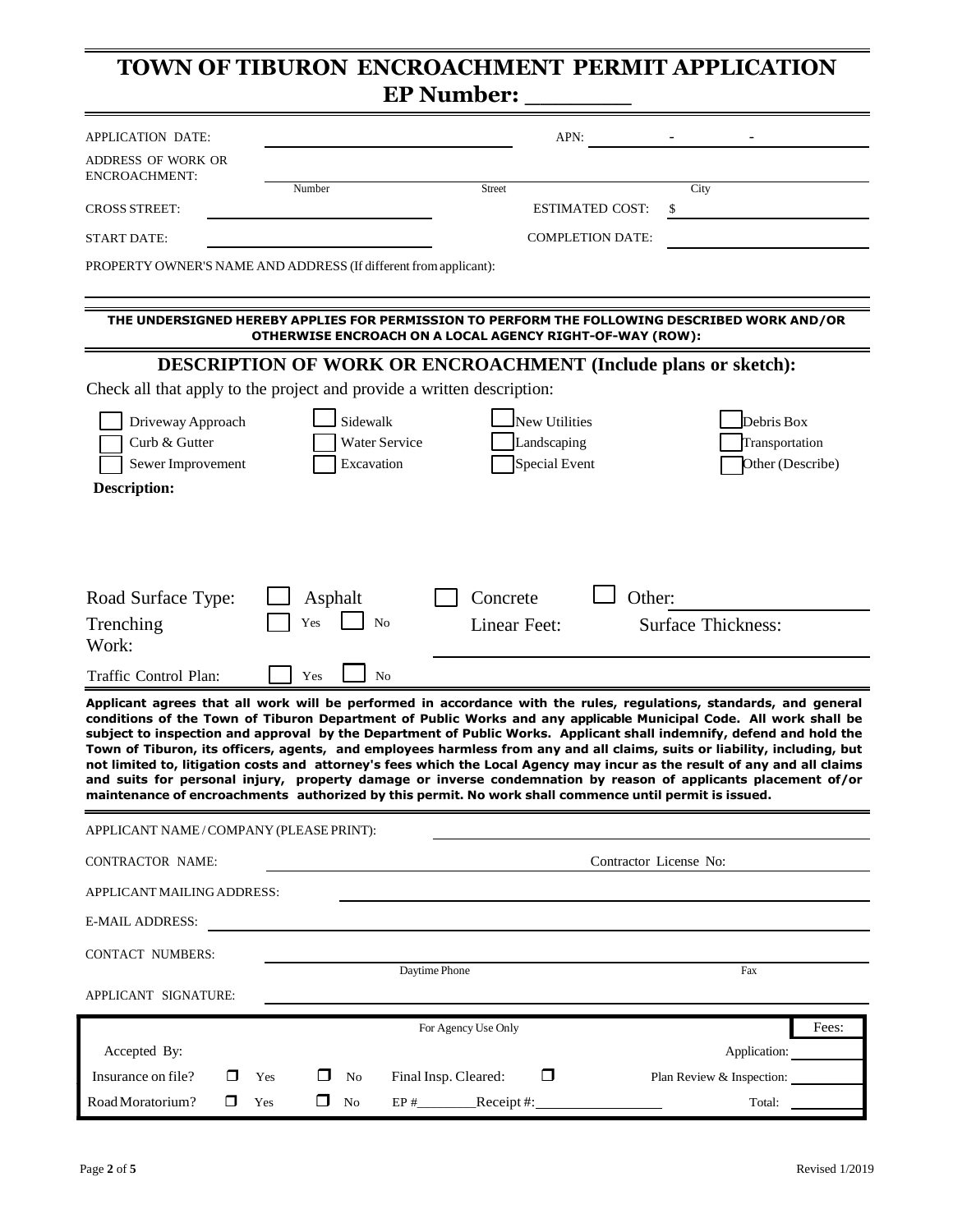#### **ENCROACHMENT PERMIT GENERAL CONDITIONS TOWN OF TIBURON DEPARTMENT OF PUBLIC WORKS**

- 1. APPENDING LIST OF CONDITIONS: In the event that these following conditions conflict with the conditional notes and language found in the Permit Application, the following conditions and special conditions will supersede and prevail.
- 2. ACCEPTANCE OF THE PROVISIONS: It is understood and agreed by the Permittee that all conditions have been read, and understood. The Permittee agrees to comply with all conditions.
- 3. KEEP PERMIT ON WORK SITE: This permit, or a complete copy, shall be kept at the site of the work and upon request must be shown to any representative of the Town or any law enforcement officer.
- 4. PERMITS FROM OTHER AGENCIES: Permittee must obtain all other permits required by other public or private agencies or individuals necessary in order to perform the intended work.
- 5. INSPECTION NOTIFICATION: A preconstruction meeting or discussion shall occur. The Permittee shall notify the Superintendent of Public Works at (415) 435-7399 or at pkerslake@townoftiburon.org a minimum of two (2) working days prior to the performance of any work. Permittee will provide construction schedule, initially and periodically, and contact information. All work must be inspected prior, during and after backfill or re-excavation shall be required at Permittee's expense.
- 6. CONSTRUCTION METHODS: Any work performed without inspection or contrary to discussions with the Town's inspector, the Marin County Public Works Uniform Construction Standards (latest edition), Caltrans Standard Plans (latest edition) or approved plans shall be deemed non-complying and will not be accepted by the Town. Attention is called to the following special provisions:
	- (a) Underground line (e.g. conduits, mains, services) installation will be neat open cut
	- (b) Cement slurry backfill for excavations is required unless permission is granted to use aggregate base rock. If aggregate base rock is used, proper compaction must be proven through compaction testing
	- (c) Asphalt restoration shall be to the current version of the Town of Tiburon Uniform Construction Standards
	- (d) All PCC concrete replacement will be full panel, score line to score line, or as directed by the Inspector
	- (e) Plating of trenches will be allowed for up to five (5) calendar days. Ramping of plates is required
	- (f) All cement slurry backfill and paving will be completed within ten calendar days of excavation for each 100-foot section of pipe installation
	- (g) Backfill, required compaction, final AC paving and/or PCC replacement will be conducted within ten calendar days of excavation
	- (h) Temporary repairs to existing grades, backfilling, and making the work site safe are required
	- (i) All USA markings must be steam cleaned or neatly painted over on all sidewalks and roads before close of project
	- (j) Others special conditions shall apply as noted on the encroachment permit
- 7. WORK HOURS: All work shall be restricted to 8:00 am to 5:00 pm, Monday Friday (excluding holidays) or as directed by the Department of Public Works. Work at times other than regular workdays requires additional compensation for overtime inspection and written approval from the Town.
- 8. TRAFFIC CONTROL: Construction traffic control shall conform to the current edition of the *Manual of Traffic Controls for Construction and Maintenance Work Zones* as published by the State of California, Department of Transportation. Provisions shall be made for lighted barricades, delineators, traffic control personnel during construction and excavation.
- 9. UNDERGROUND SERVICE ALERT: Permittee must notify USA Dig Alert network at least 48 hours in advance of start of work for location of underground utilities.
- 10. GUARANTEE: The Permittee shall indefinitely guarantee all work performed under this permit. Any failure caused by defective materials or workmanship shall be promptly repaired or replaced at the Permittee's expense.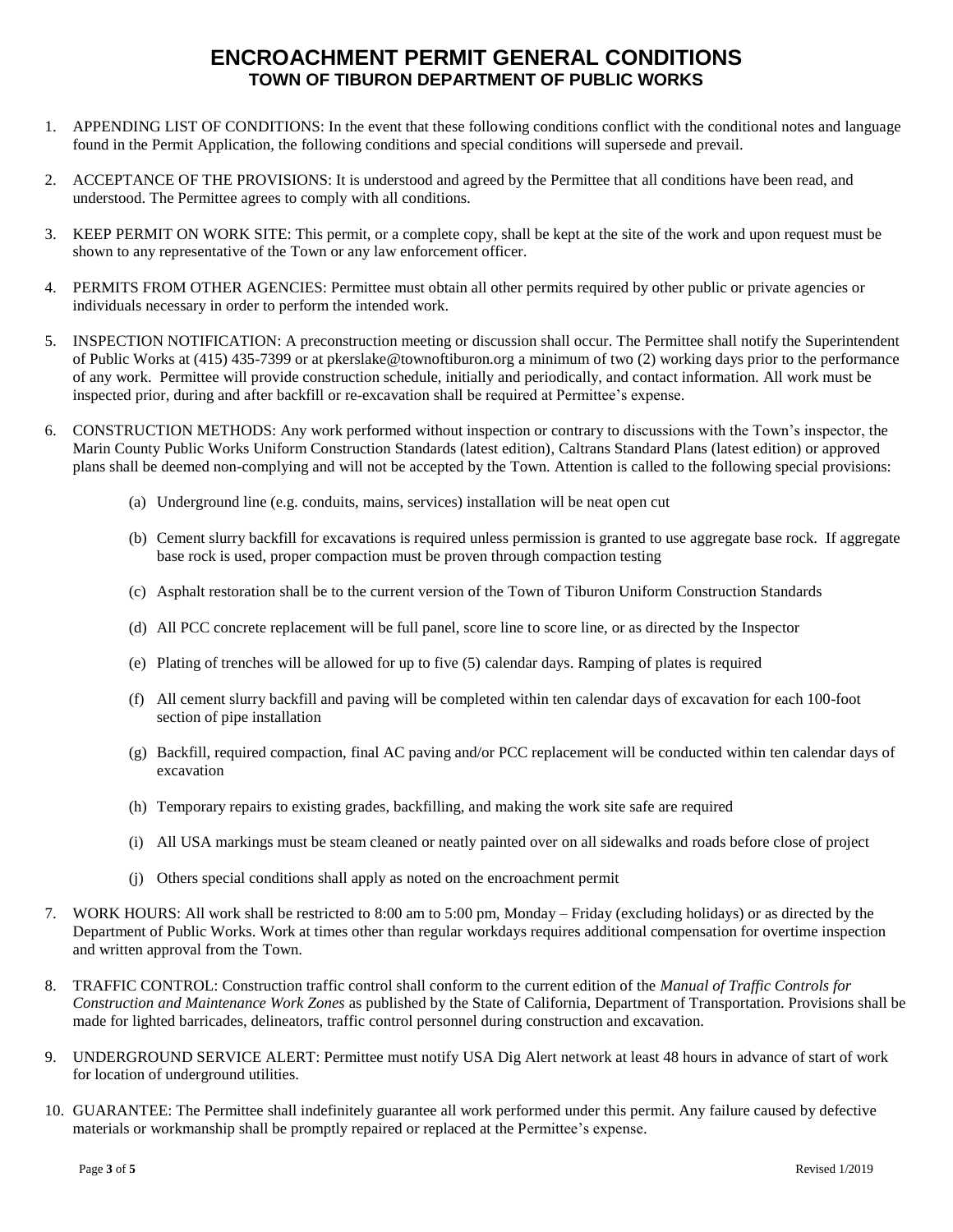### **ENCROACHMENT PERMIT GENERAL CONDITIONS TOWN OF TIBURON DEPARTMENT OF PUBLIC WORKS**

- 11. STORAGE OF MATERIAL: Excavated material, sand, gravel or any construction materials and debris shall not be stockpiled or stored on the Town right-of-way, except as approved by the Town. Large vehicles, trailers or equipment with a combined length of twenty feet or more may not be stored on the any public roadway or right of way overnight per section 23-35A of the Tiburon Municipal Code unless approved by the Town.
- 12. PUBLIC CONVENIENCE:
	- (a) The Permittee shall conduct his operations as to offer the least possible obstruction and inconvenience to the public and abutting property owners, and he shall have under construction no greater amount of work than he can prosecute properly with due regard to the rights of the public.
	- (b) Spillage resulting from hauling operations along or across any publicly traveled way shall be removed immediately by the Permittee at his expense. As applicable, noxious fumes and smells shall be mitigated to the satisfaction of the Town, at the Permittee's expense. Action may include using alternative material or relocation of material until installed.
	- (c) Convenient access to driveways, houses, and buildings along the work shall be maintained and temporary approaches to crossings or intersecting highways shall be provided.
	- (d) If ordered by the Inspector, water shall be supplied by the Permittee for the alleviation or prevention of dust nuisance.
	- (e) In order to expedite the passage of public traffic through or around the work and where ordered by the Inspector, the Permittee shall install signs, lights, flares, barricades, and other facilities for the sole convenience, safety and direction of public traffic.
	- (f) Where directed by the Inspector, the Permittee shall provide and station, at Permittee's expense, competent flag-persons whose sole duties shall consist of directing the movement of public traffic through or around the work.
	- (g) Pedestrian access shall be maintained and provisions for ADA accessibility shall be required. (Any blockage of public right of way must comply with the Public Works policy regarding disabled access; see handout)
- 13. EROSION AND SEDIMENT CONTROL MEASURES: The Permittee is obligated to insure compliance with all applicable stormwater regulations at all times. The BMPs (Best Management Practices) according to the Marin County Stormwater Pollution Prevention Program (MCSTOPPP) and Stormwater Best Management Practice Handbook Construction BMP Fact Sheets shall be implemented and maintained to effectively prevent the potentially negative impacts on this project's construction activities on stormwater quality. Stockpiles of soil, material, and wastes shall be properly contained and covered to minimize sediment transport from the site to streets, drainage facilities or adjacent properties via runoff, vehicle tracking, or wind.
- 14. CLEAN UP: Upon completion of daily work the Permittee shall clean the right-of-way of all rubbish, construction debris, trees, brush, excess materials, temporary structures and equipment.
- 15. SAFETY:
	- (a) The Permittee shall be completely responsible for the conditions of the job site, including safety, and shall not be limited to normal working hours. Work and Safety provisions shall conform to all applicable Federal, State, and local laws, ordinances, and codes, and to the rules and regulations established by the California Division of Industrial Safety applicable to the work.
	- (b) The services of the Inspector in conducting construction review of the Permittee's performance is not intended to include review of the adequacy of the Permittee's work methods or safety measures, in, on, or near the construction site, and shall not be construed as supervision of the actual construction nor make the Inspector or the Town responsible for providing a safe place for the performance of work by the Permittee, or subcontractors; or for access, visits, use work, travel or occupancy by any person.
	- (c) The Permittee shall carefully instruct all personnel working in potentially hazardous work areas as to potential dangers and shall provide such necessary safety equipment and instruction as is necessary to prevent injury to personnel and damage to property.